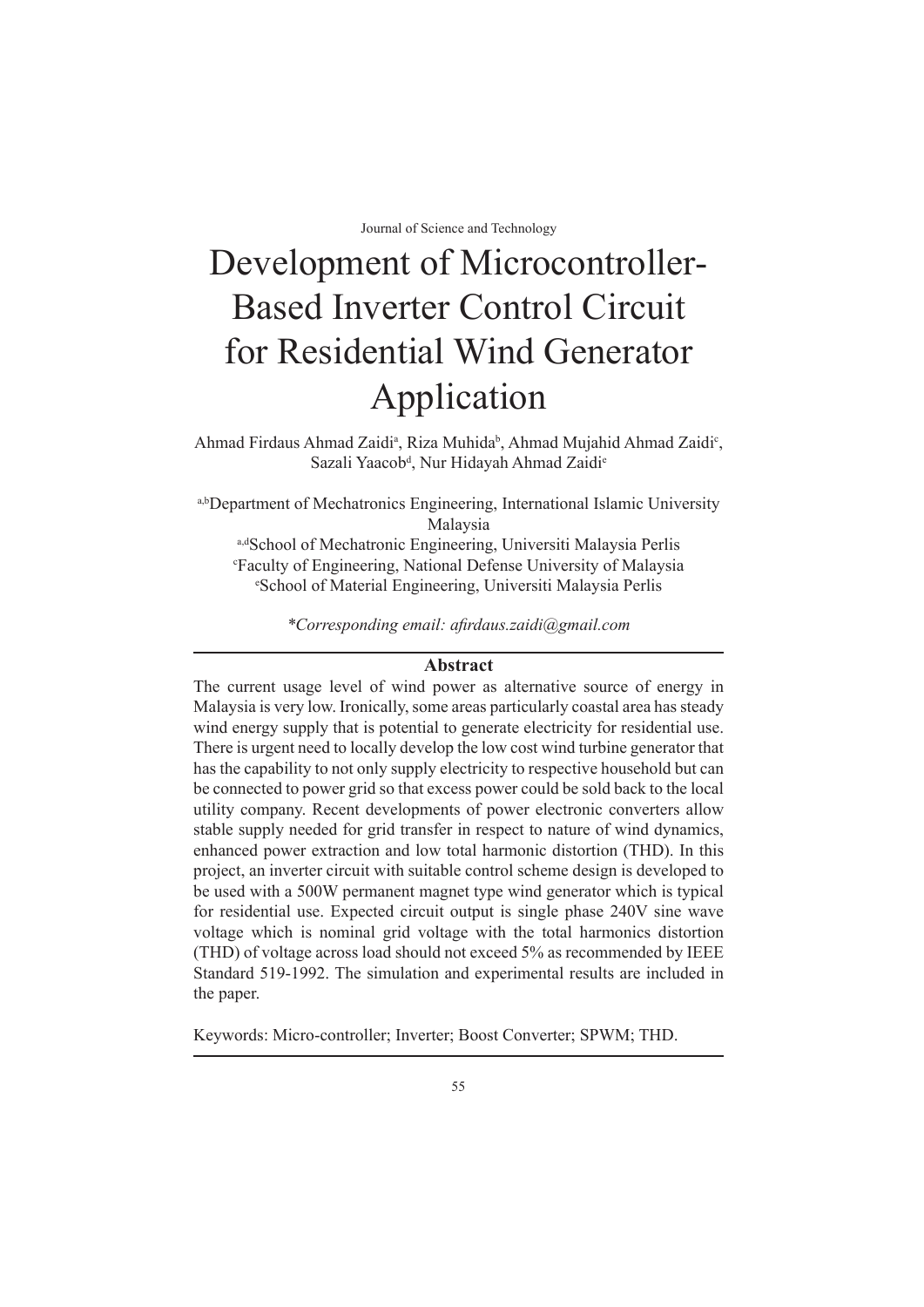## **1 INTRODUCTION**

Residential type wind generator normally is referred to small wind turbines of with capacity less than 3kW. They are normally installed at house lawn or some were even small enough to be mounted on the rooftops. They were also implemented by the consumer mainly as standalone system in remote areas not accessible to electricity grid but has high wind or part of hybrid system with photovoltaic to reduce the dependency on the electricity consumption bought from utility companies [1,2]. Due to generally low electricity consumption for residential use per household, a variable speed operation of residential type wind turbines can be implemented at areas where minimum speed of wind available between 3m/s to 7m/s. Within these speeds, voltage generated at a particular 500W wind generator permanent magnet type is around 18V to 30V [3]. One particular example of savings by consumer when using WECS: If a small wind energy system of 500W can operate for 8 hours minimum, the particular household can save about 40% from the usual electricity bills. Lately, there is an increasing trend to enable the WECS to supply excess generated energy back to the electricity grid. The public demand for this capability is high on residential type market segment particularly after introduction of net-metering policy in some countries like United States and Canada, where consumers were allowed to sold back to the utility companies to offset their consumption [1,2]. After all, promoting this policy could prove beneficial to both utility company and consumers as advantages of connecting a large number of these 'stations' to the grid are: 1. reduction of manufacturing cost to utility power stations; 2. increased reliability of the supply system and 3. reducing the consumer's bill [2].

For grid-connection feature, the quality of power generated by WECS has to meet some criteria. Energy generated must be synchronized with voltage at the grid first before being phase shifted to make possible the power transfer to the grid. For smooth synchronization process between energy generated and energy at the grid, 3 conditions must be met: 1) Voltage of generator must be equal to grid voltage, 2) Frequency of both voltages must be the same, and 3) Phase shift between the two sources must be zero [2]. Considering Malaysian grid voltage specification: The voltage of the supplied power must be maintained consistently 240V with +5% and -10% tolerance, sinusoidal AC type with frequency of 50Hz [4]. The total harmonic distortion (THD) of the voltage must be kept at minimum and according to recommended limit by IEEE Standard 519-1992: has to be kept at less than 5% [5].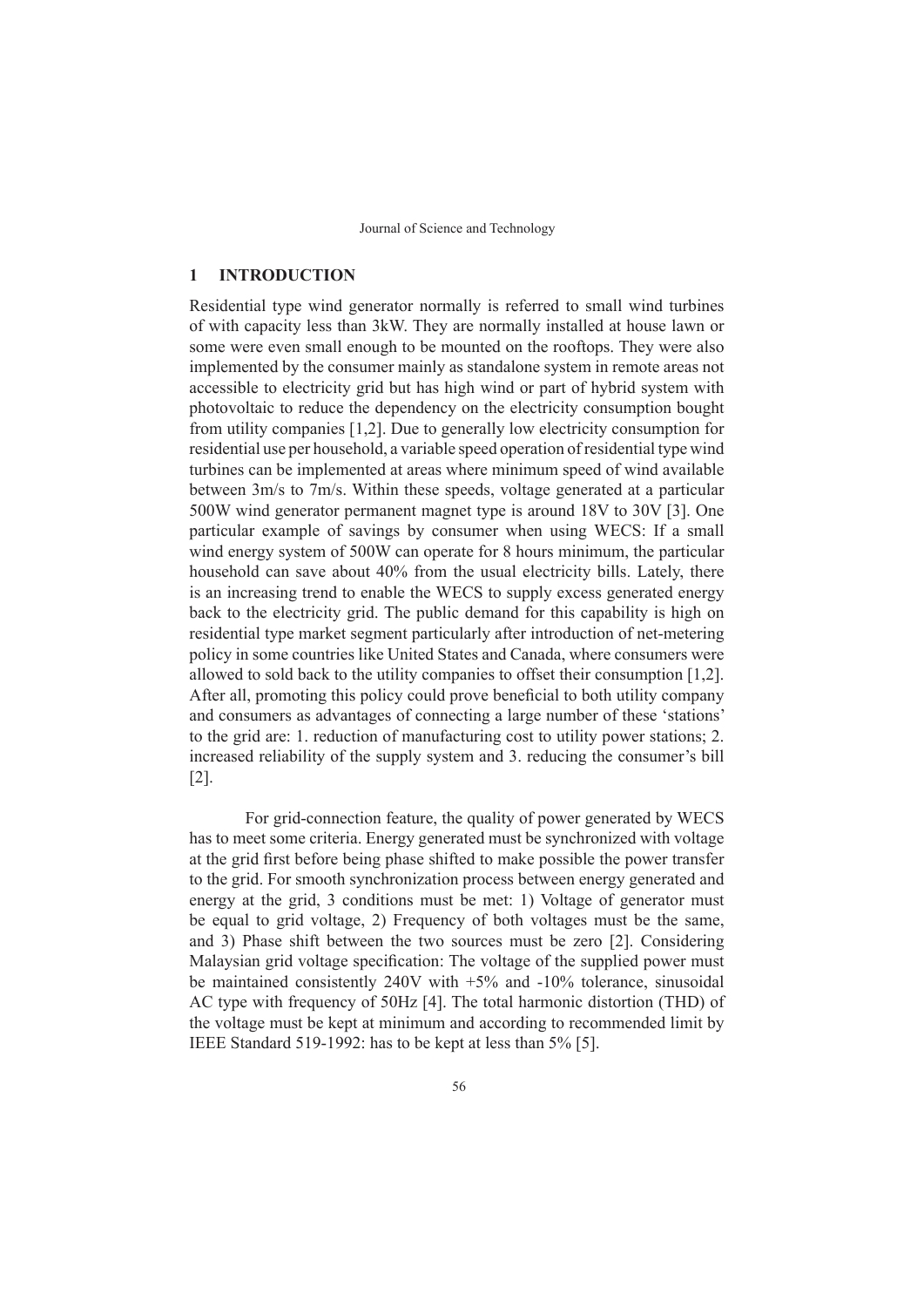Inverter is actually one type of switched-mode power supply (SMPS) that transforms voltage from direct current (DC) to alternating current (AC). Normally it is used together with boost DC-DC converter and rectifier circuit in power converter topology to increase the low AC voltage generated at wind generator terminal to nominal AC load and grid voltage. This topology has been used in WECS particularly for permanent magnet type wind generator [6]. Conventional method to increase the AC voltage was to use step-up transformer. As a SMPS variation, it has advantage over the transformer for higher conversion efficiency of up to 95% compared to 40% for transformer and wider variation of input for fixed output [7]. This has made it more suitable choice for a WECS that strive to achieve fixed output voltage from variable input voltage due to variable wind speed.

Advances in microcontroller technology have made it possible to perform functions that were previously done by analog electronic components. With multitasking capability, microcontrollers today are able to perform functions like comparator, analog to digital conversion (ADC), setting input/output (I/O), counters/timer, among others replacing dedicated analog components for each specified tasks, greatly reducing number of component in circuit and thus, lowering component production cost. Flexibility in the design has also been introduced by using microcontroller through capability of flash programming/reprogramming of tasks [8]. Microcontrollers has been used in WECS particularly grid connected to perform various functions and task from instrumentation for sensing voltage, current and frequency of power delivered to grid to optimizing output power to sensing adequate wind speed for turning ON/OFF the system [1,9].

Due to varying nature of wind, the designed system must be able to operate under various wind speed condition while maintaining optimum power supply, maintaining constant voltage and frequency. The inverter should be able to work with 500W Wind Turbine and supply 240V single phase AC for domestic use and also suitable to be transferred to grid. The measured total harmonic distortion (THD) also must be less than 5%.

## **2 THEORETICAL CONSIDERATION**

# **2.1 Wind Power Consideration**

Total rotational power captured by wind energy system is given by formula [6,9,10]: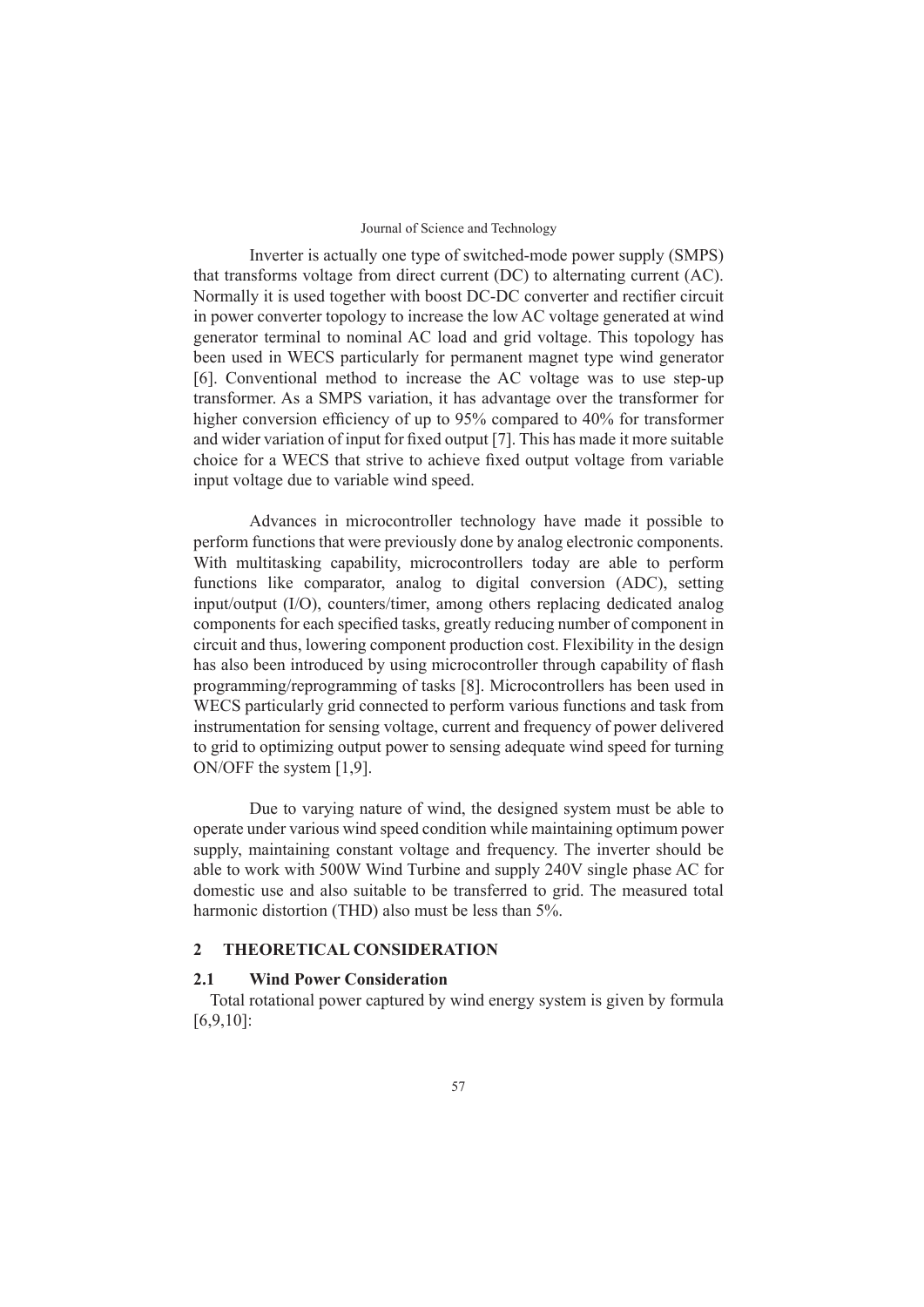$$
P_{i} = \frac{1}{2} \rho A C_{\rho} \nu_{\theta}^{3} A
$$
 (1)

Where  $\rho$  is Air density (kg.m<sup>-3</sup>),  $v_w$  is Wind speed (m/s),  $C_p$  is Coefficient of performance, and A is Rotor rotational area  $(m<sup>2</sup>)$ .

Tip Speed to wind Ratio (TSR), is important parameter that has relation with coefficient of performance,  $C_p$  as indicated by graph in Figure 1 [6,9,10] below:



**Figure 1:** Relationship of TSR and C<sub>p</sub>

TSR is calculated by formula below [6,9,10]:

$$
TSR = \frac{\omega r}{v_{w}}
$$
 (2)

Where  $v_w$  is Wind speed (m/s),  $\omega$  is Turbine rotational speed, (rad/sec), *r* is Turbine rotor radius (m).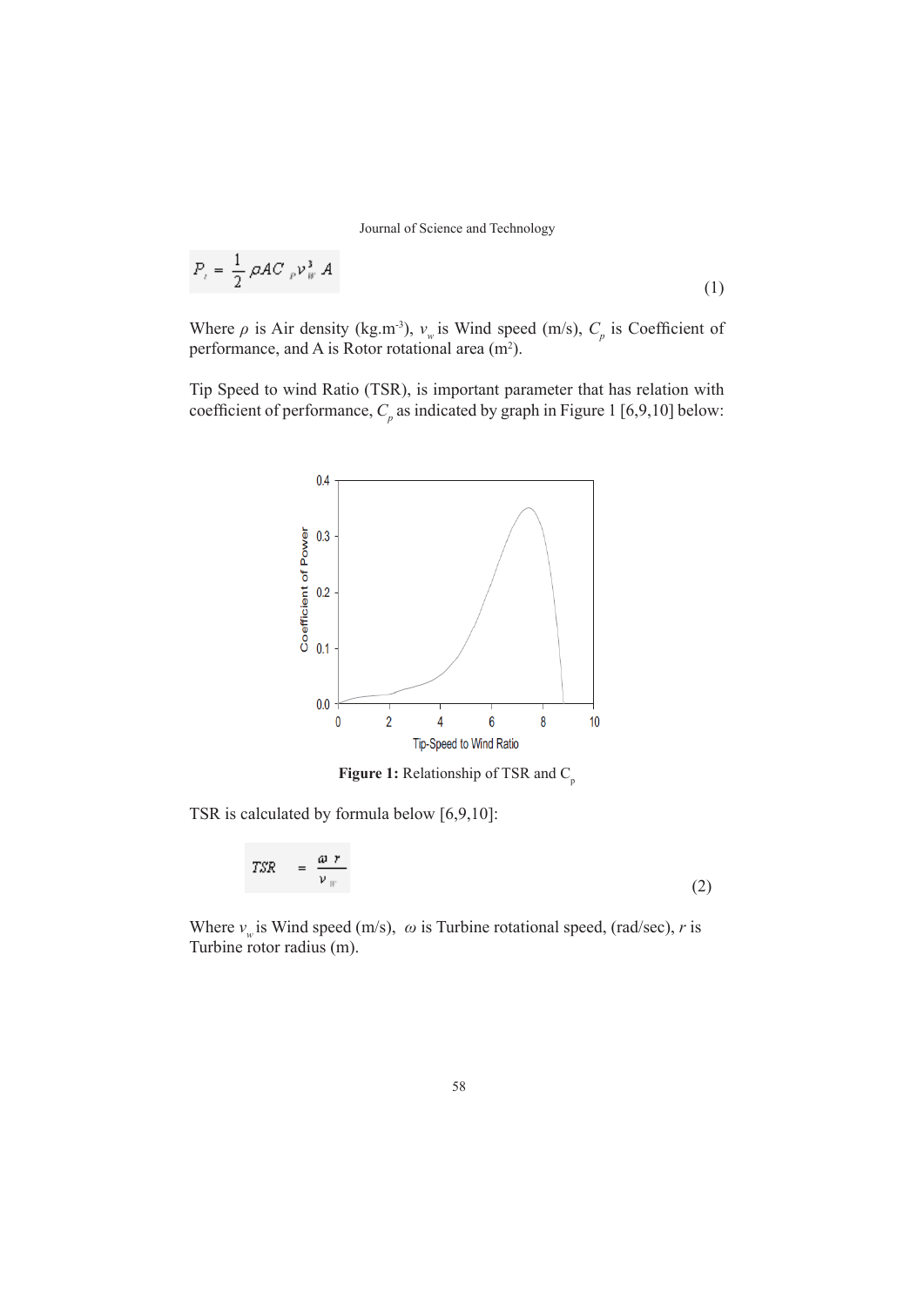# **2.2 Principle of Boost (Step-up)DC-DC Converter**



**Figure 2:** Boost converter schematic

Figure 2 [7] above is the basic schematic circuit of boost DC-DC converter. The basic principle of step-up (boost) DC-DC converter is as follows. When switch SW is closed for the time  $t_1$ , inductor current rises and energy is stored in inductor L. If switch is opened for time  $t_2$ , energy stored in the inductor is transferred to load through diode  $D_1$  and the inductor current falls. For a continuous current flow, waveform for the inductor current is as in figure. If large capacitor C is connected across the load, output voltage is continuous and becomes average value. Voltage across the load can be stepped up by varying duty cycle and the minimum output voltage is  $V_i$  when  $k = 0$  [6].

The average output voltage is [7]

$$
V_o = V_i + L \frac{\Delta I}{t_2} = V_i (1 + \frac{t_1}{t_2}) = V_i \frac{1}{1 - k}
$$
\n(3)

For a resistive load, ripple current is given by [7]

$$
\Delta I = \frac{V_i}{L} kT \tag{4}
$$

## **2.3 Principle of Inverter Circuit**

Inverter circuit is used to convert a DC voltage to a sinusoidal AC voltage. A single phase inverter may be consist of H-Bridge circuit as shown in Figure 3 [2,7], and also accompanying trigger control signal generation circuit. In standard H-Bridge circuit in the Figure 4 switches A1, A2, B1 and B2 are arranged in this configuration. Input to the circuit  $V_{\text{cc}}$  is DC voltage. In voltage source inverter (VSI), switches are represented by MOSFET transistors and are voltage activated by trigger signal. Switches A1 and A2 are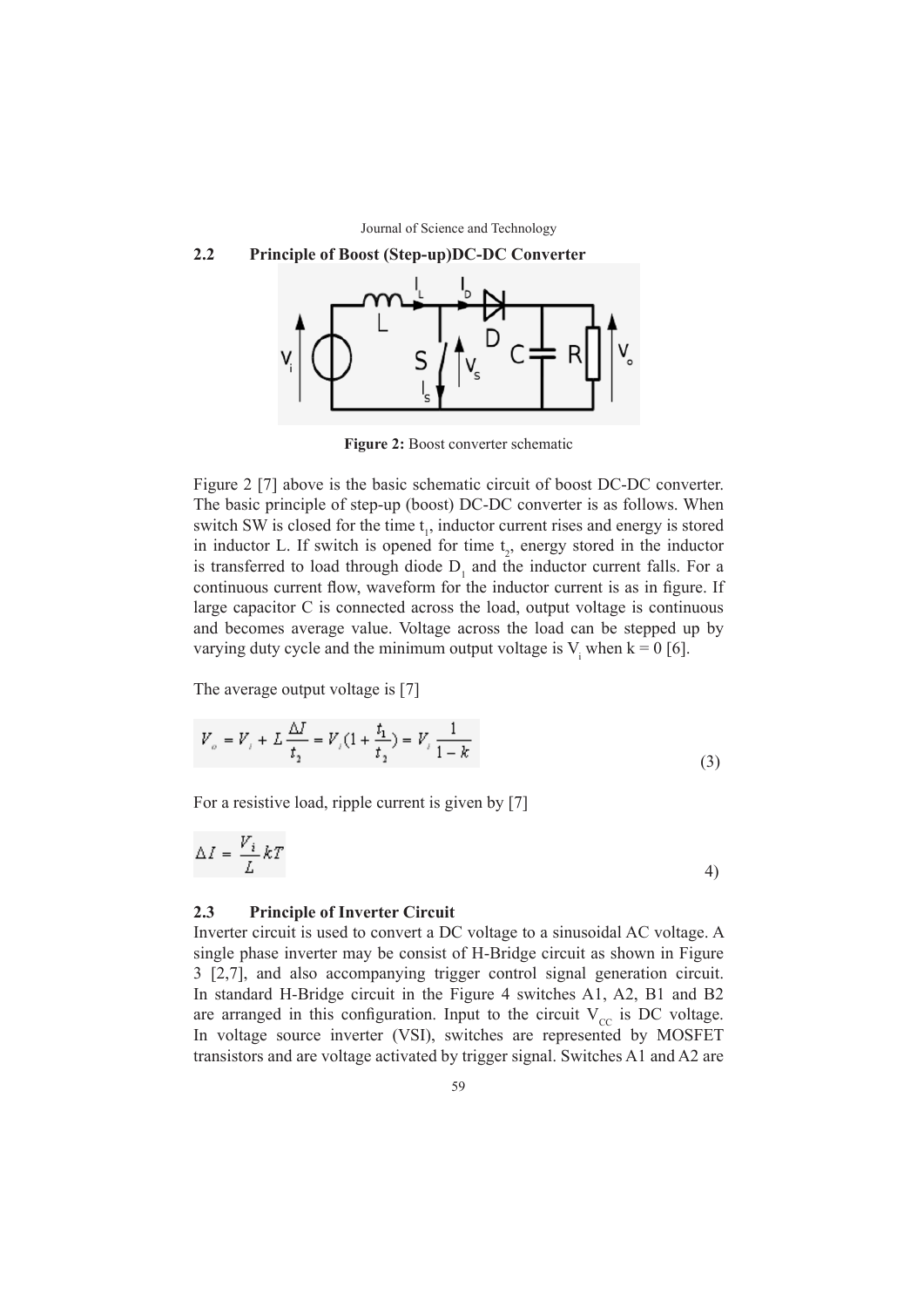switched simultaneously at one half of a cycle while the switches B1 and B2 are simultaneously switched at the other half. Output of the circuit is positive and negative pulse voltage measured across the load. The load voltage varies accordingly and is in the range of +VCC and –VCC.



**Figure 3:** Standard H-Bridge circuit

Normally high frequency pulse type signals are the trigger signal for the switch gates at the H-Bridge circuit. For a sine wave VSI, sinusoidal pulse width modulation (SPWM) is an excellent choice as trigger signal that has produced sine wave output with low THD. One method to generate SPWM trigger signal is through bipolar mode switching technique as shown in Figure 4 [2,7]. In this method, a reference sine signal  $V_{\text{cont}}$  with a frequency similar to inverter output signal's frequency is compared with triangular carrier signal  $V_{tri}$  with high frequency  $f_s$ . An inverter control circuit must be included in the design to control the switching of the H-bridge gates. Usually a microcontroller is used to perform the tasks.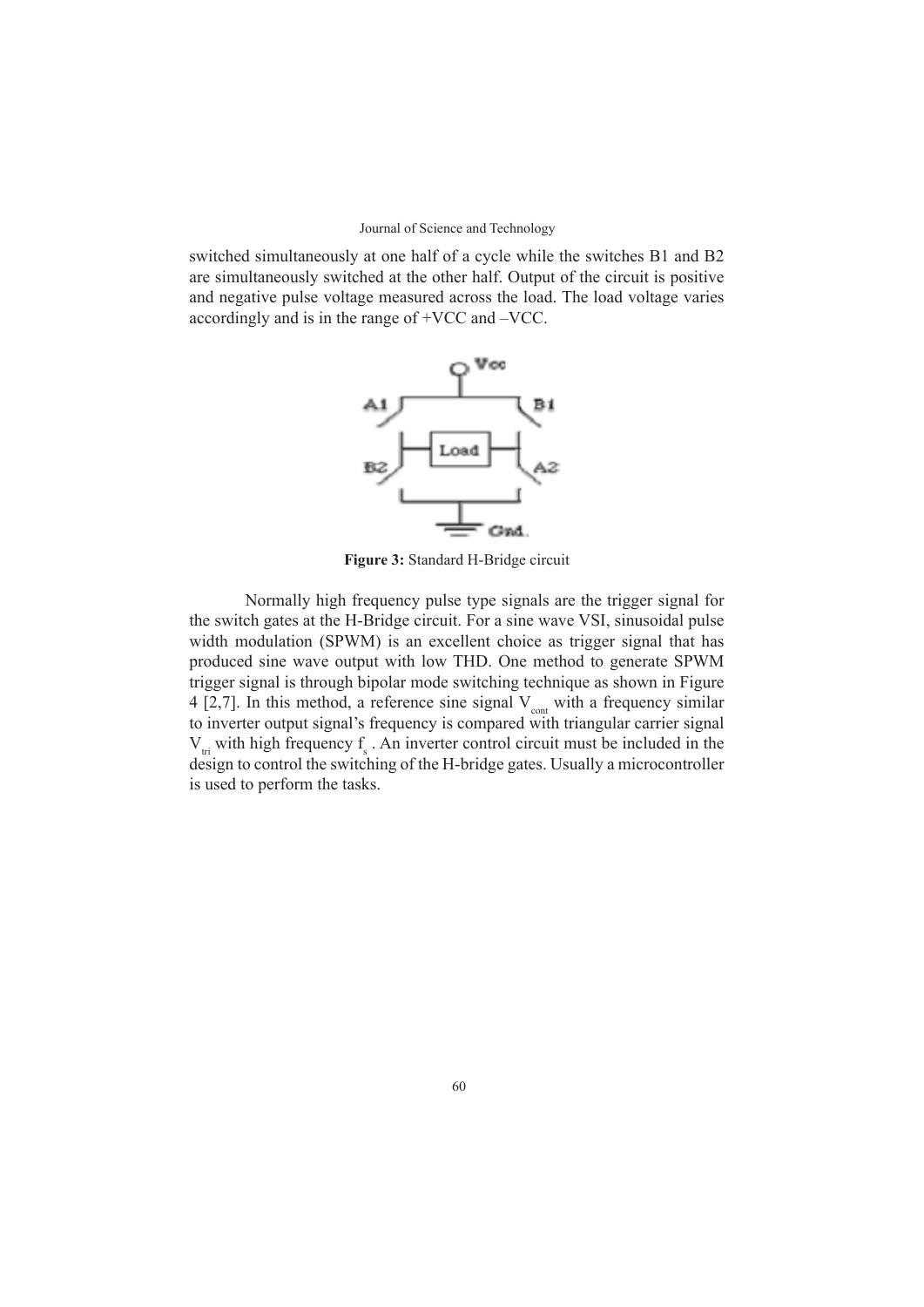



## **3 METHODOLOGY**

Figure 5 below describes the block diagram of the proposed system. The scope of this project is to design DC-AC inverter circuit and simulate performance of the inverter circuit to obtain desired voltage output of 240V, 50Hz where the scope of system design consists of:

- a. Design of bridge rectifier at generator output.
- b. Design of suitable boost DC-DC converter to step up from low wind voltage.
- c. Design of H-bridge circuit to output AC from DC.
- d. Design of microcontroller circuit and programming software to control duty cycle of H-bridge circuit.
- e. To test the inverter circuit in lab-scale with Wind Generator to get experimental performance data.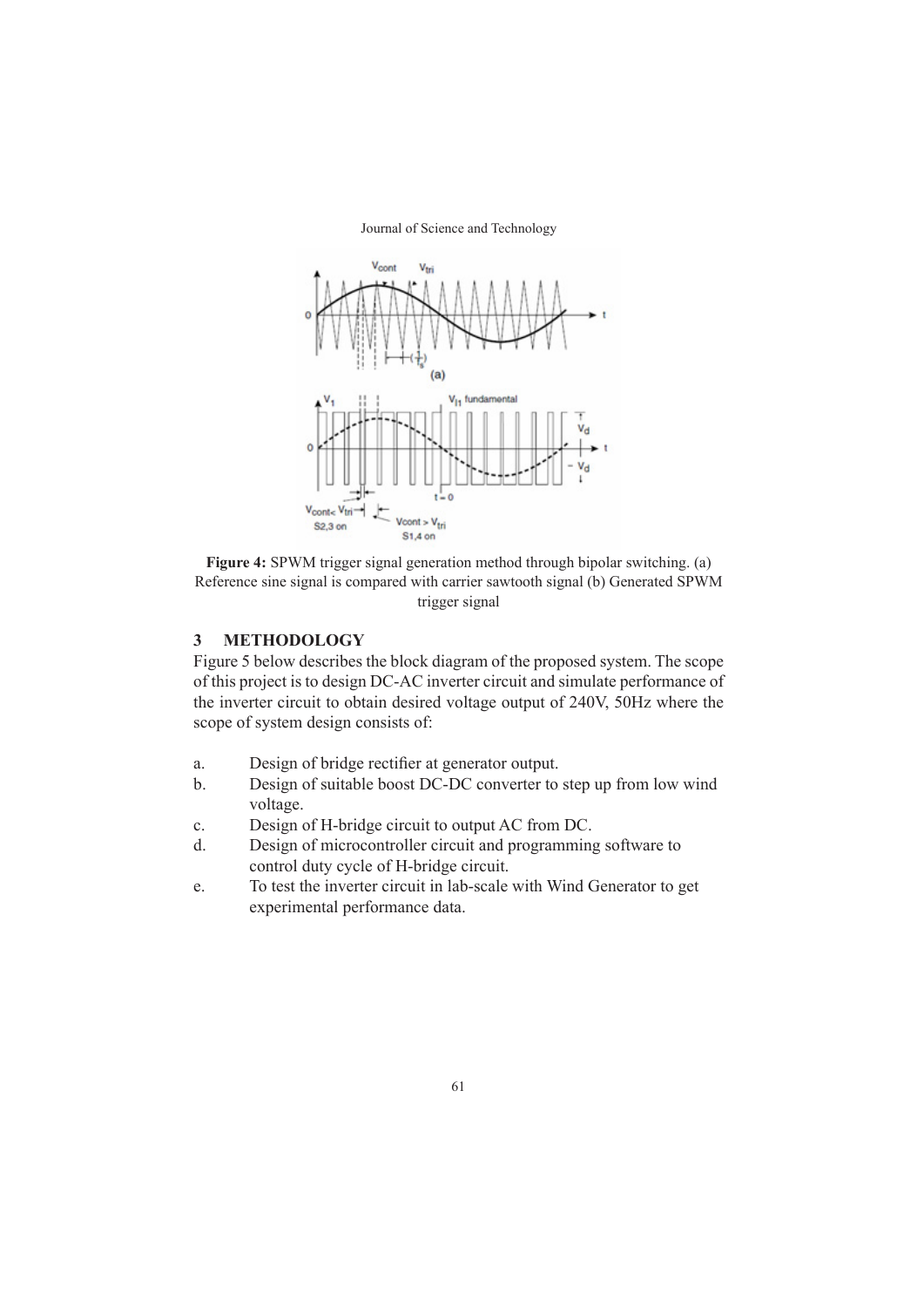



**Figure 5:** Block diagram of proposed system

# **3.1 Bridge Rectifier Circuit Design**

The voltage generated at terminal by wind generator will be AC waveform type of magnitude 10V to 30V depending on the wind speed as evidence in Figure 9 shows the wind generator manufacturer performance datasheet on voltage generated at various wind speed. A bridge rectifier circuit is connected at wind generator terminal to convert the waveform to DC. Figure 6 below shows the bridge rectifier circuit design.



Figure 6: Bridge rectifier circuit

## **3.2 Boost DC-DC Converter Design**

The DC output voltage from the rectifier circuit is in relatively small amplitude compared to standard nominal single phase voltage rating for use with domestic household products or to be transferred at grid. The dynamic nature of wind speed will cause small variations of voltage generated under normal operating condition. The boosts DC-DC converter circuit will step-up the unregulated DC voltage to 240V DC regulated. In this design the output of the converter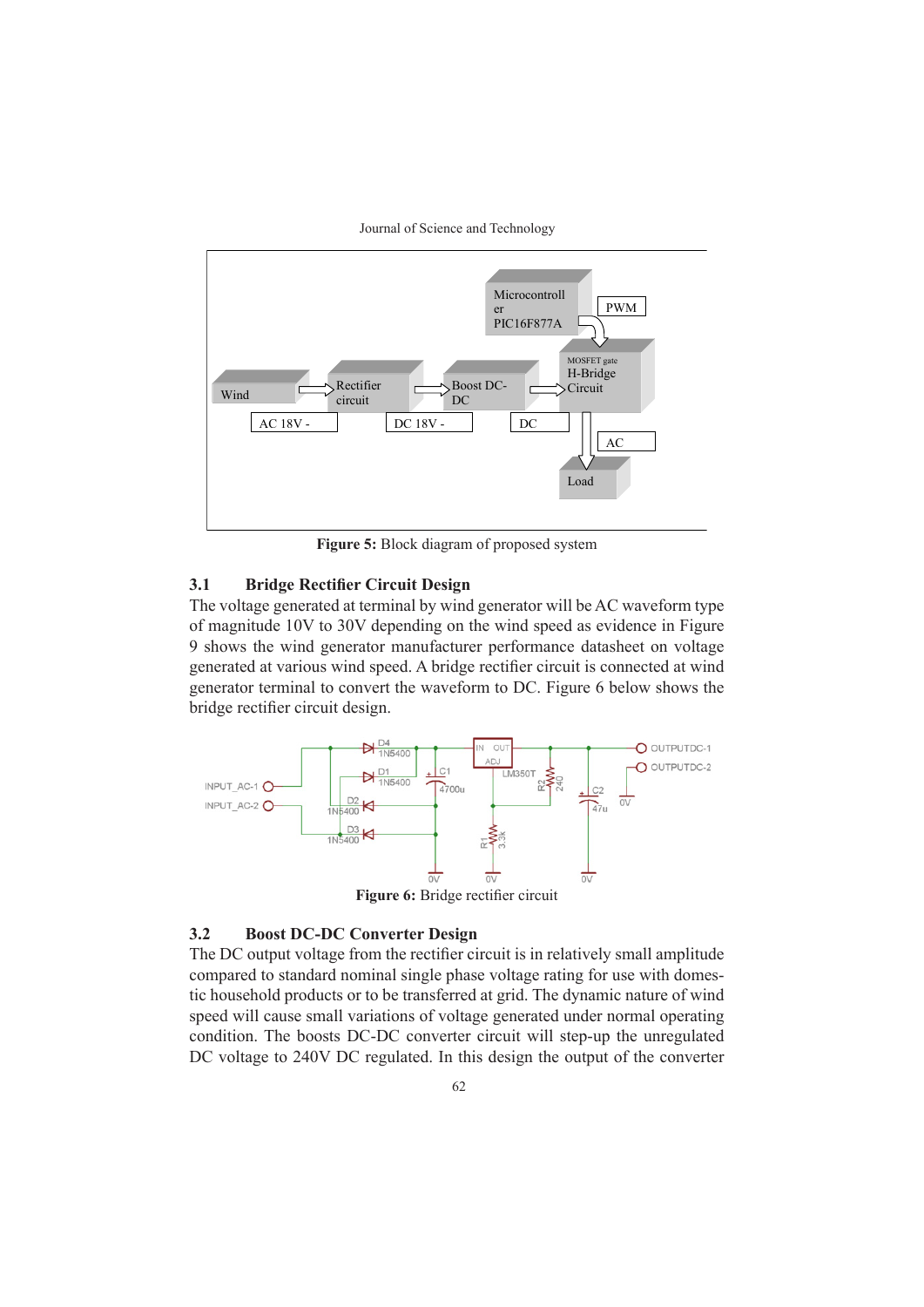is feedback and compared to set value equivalent to 240V. Then the carrier signal will be compared with the error signal to generate PWM signal. The duty cycle of PWM signal, k is determined by error gap between circuit output and set point. Output voltage is stabilized and regulated by minimizing ripple output voltage and current. Figure 7 below shows the design of Boost DC-DC converter in SIMULINK.



**Figure 7:** Design of Boost DC-DC converter in SIMULINK

# **3.3 Design of Inverter Control Circuit**

Figure 8 below shows the proposed inverter control circuit comprising the H-bridge circuit and the control circuitry.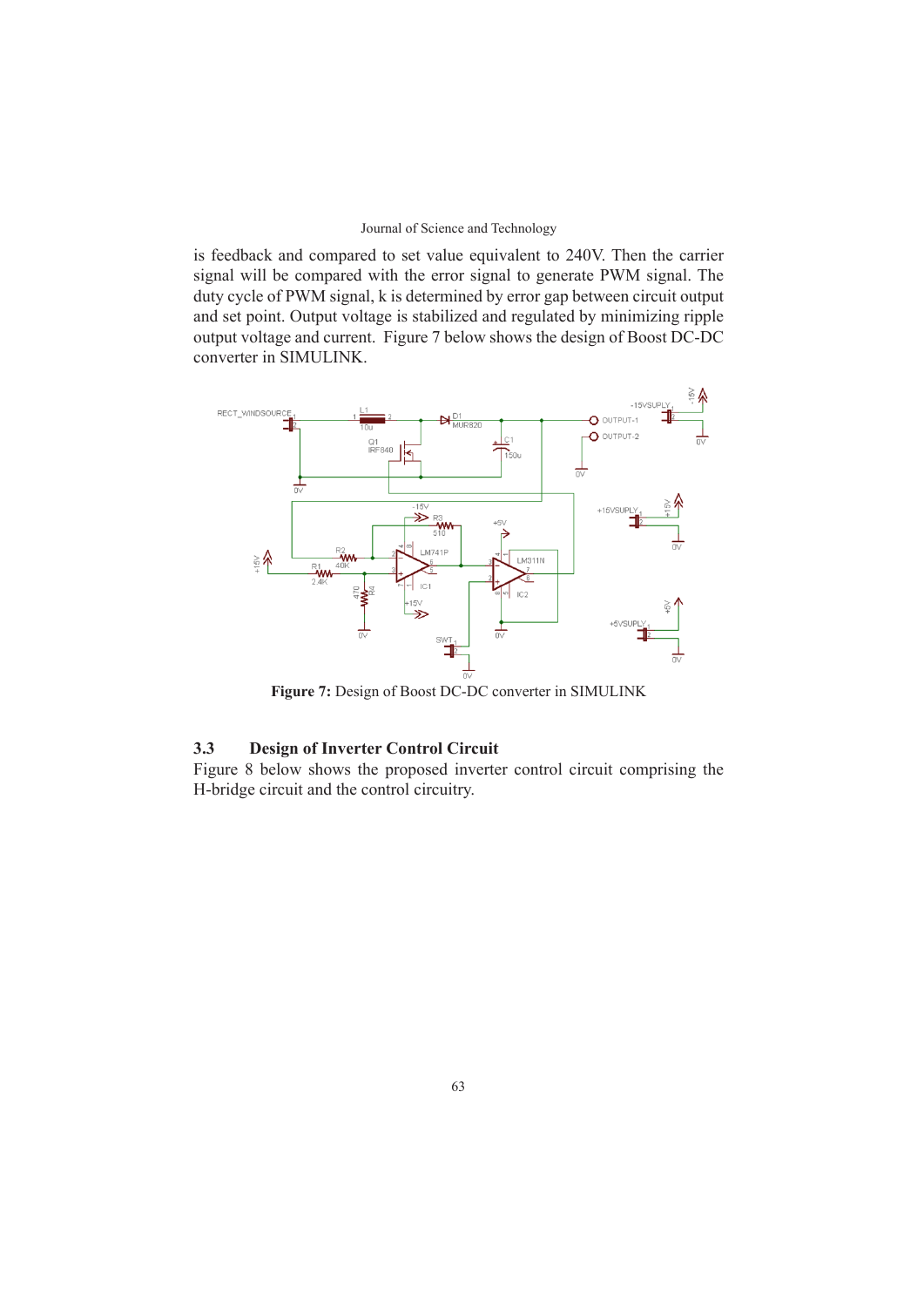

Journal of Science and Technology

**Figure 8:** Inverter Control Circuit

The type of inverter implemented in the system is voltage-source-inverter (VSI) and the control technique implemented in the system is Sinusoidal pulsewidth modulation (SPWM)[7]. Using this technique, the microcontroller PIC 16F877A is used to generate the required PWM train of pulses to drive and switch on the H-bridge MOSFET transistors.

The PIC generates a reference sine wave based from lookup table with frequency of 50Hz. The signal is then compared with the sawtooth wave of 2kHz as a carrier frequency using the internal comparator of the PIC. The out-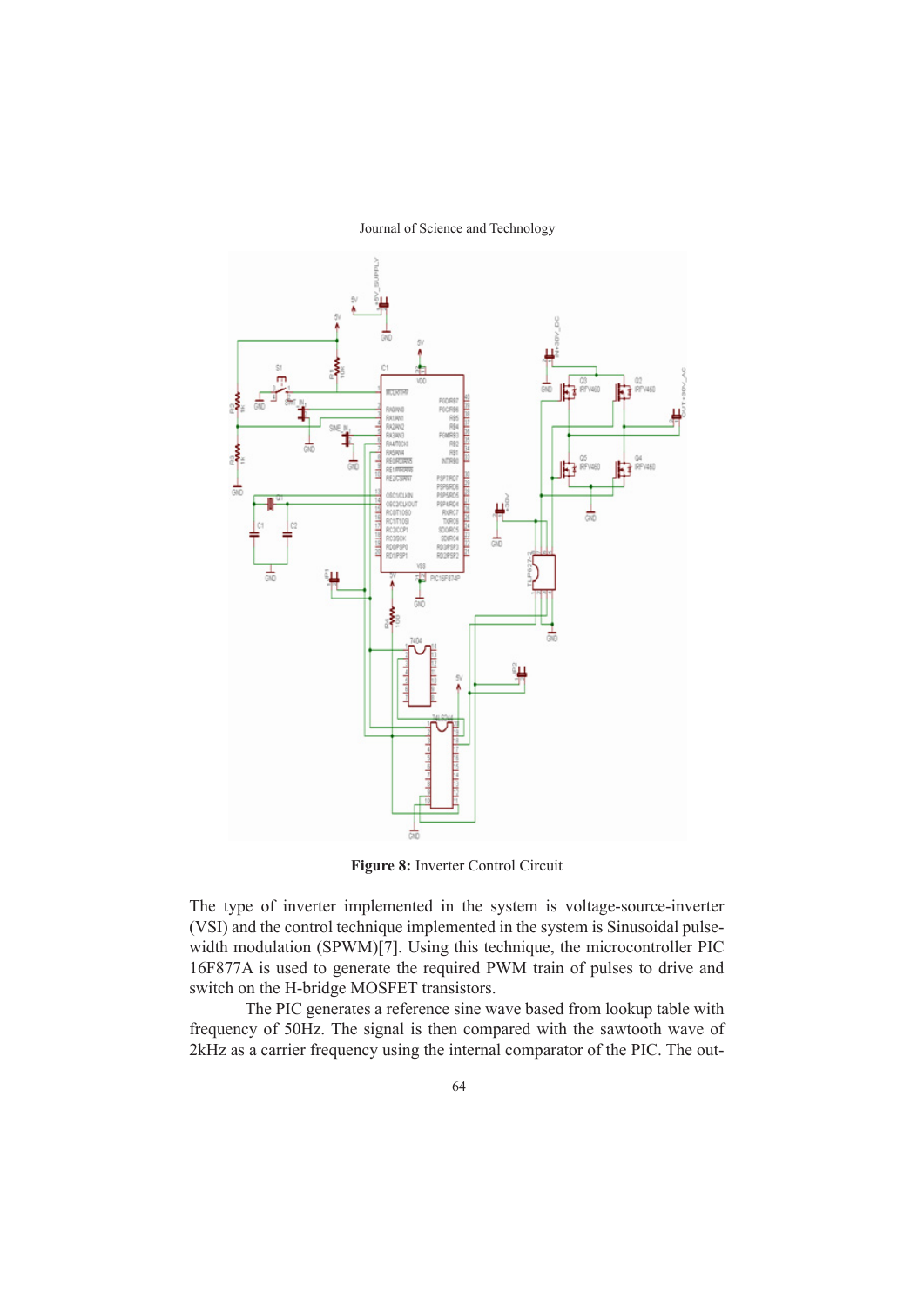put of the comparator will represent the desired PWM. A pulse signal which the frequency was synchronized with sine was generated by the PIC as control pulse. The pulse will be distributed to two channels where one of it is inverted. The PWM pulse train and control pulses signal were then fed into Tri state buffers SN74244 Data Transceiver. The output is two channels of PWM train pulse switching ON and OFF at 180 degree out of phase. The two signals are then connected to necessary conditioning elements to be able to switch ON the MOSFET transistors at the H-bridge. Now the generated PWM will switch two diagonal MOSFET transistors of the H-bridge simultaneously at one of the two halves and the other two diagonal transistors at the other half. The output of H-bridge is connected the load through LC filtering to achieve desired AC sinusoidal waveform.

# **3.4 Experiemental Rig and Hardware Setup**

In the lab-scale experimental rig, a 300W geared DC motor will be coupled with wind generator through an inertia disk to simulate wind speed and wind blade rotor. Bridge rectifier is connected after wind generator to feed DC voltage to the inverter control circuit as the output is AC. The output of inverter will be connected to either dump load or grid. The DC motor will be programmed to run at various speed to simulate variability of wind speed while necessary performance parameter will be evaluated. Figure 8 shows the proposed labscale experimental rig. Figure 10 (a) and (b) show the experimental rig for wind generator simulator and turbine rotational speed and generator terminal output measurement. Figure 11 shows 500W wind generator manufacturer performance datasheet. Figure 12 shows the 500W voltage generated at terminal of wind generator simulator rotated at different speed.



**Figure 9:** Proposed Lab-scale experimental rig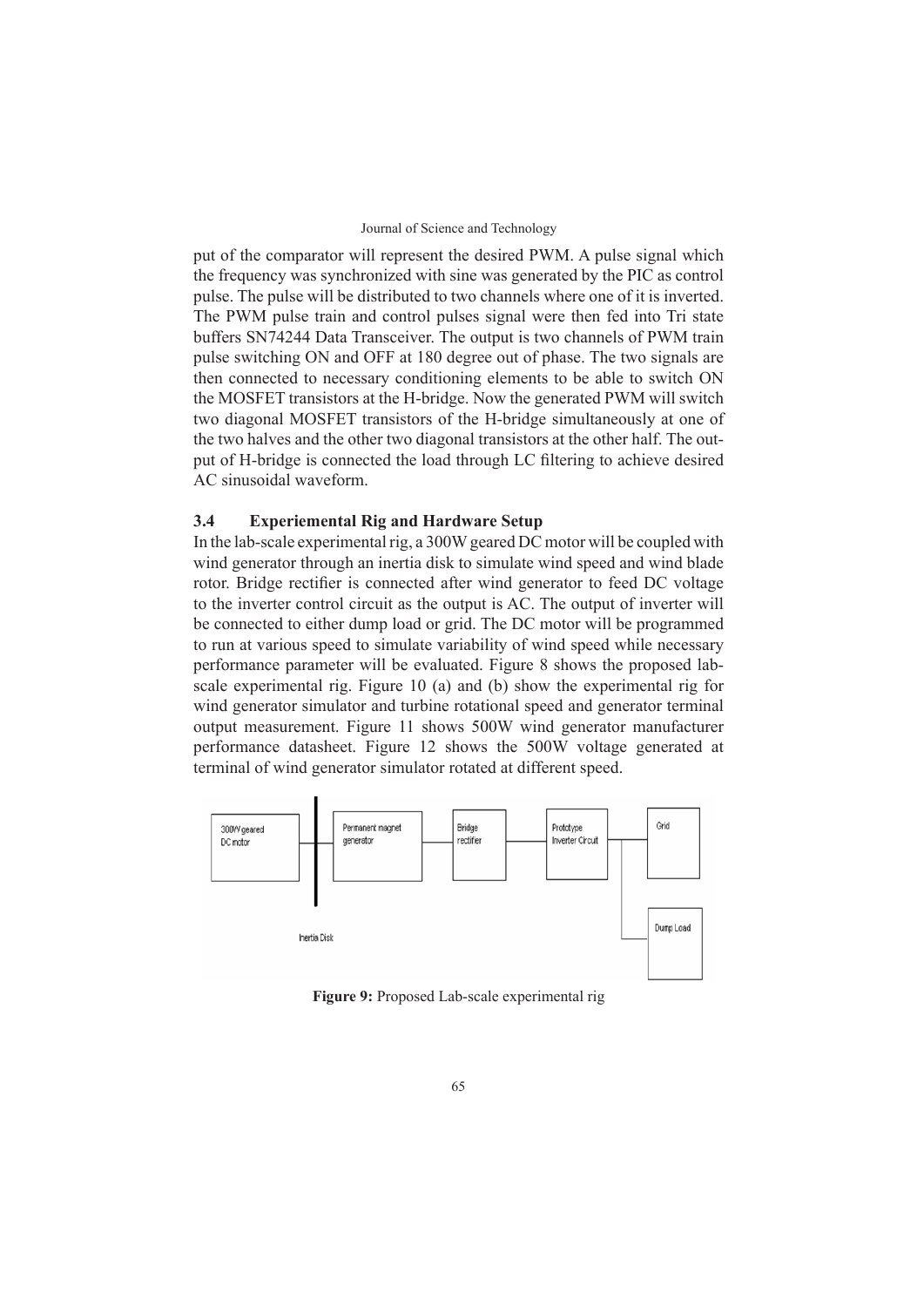

Figure 10: (a) Experimental rig for wind generator simulator; (b) Turbine rotational speed and generator terminal output measurement



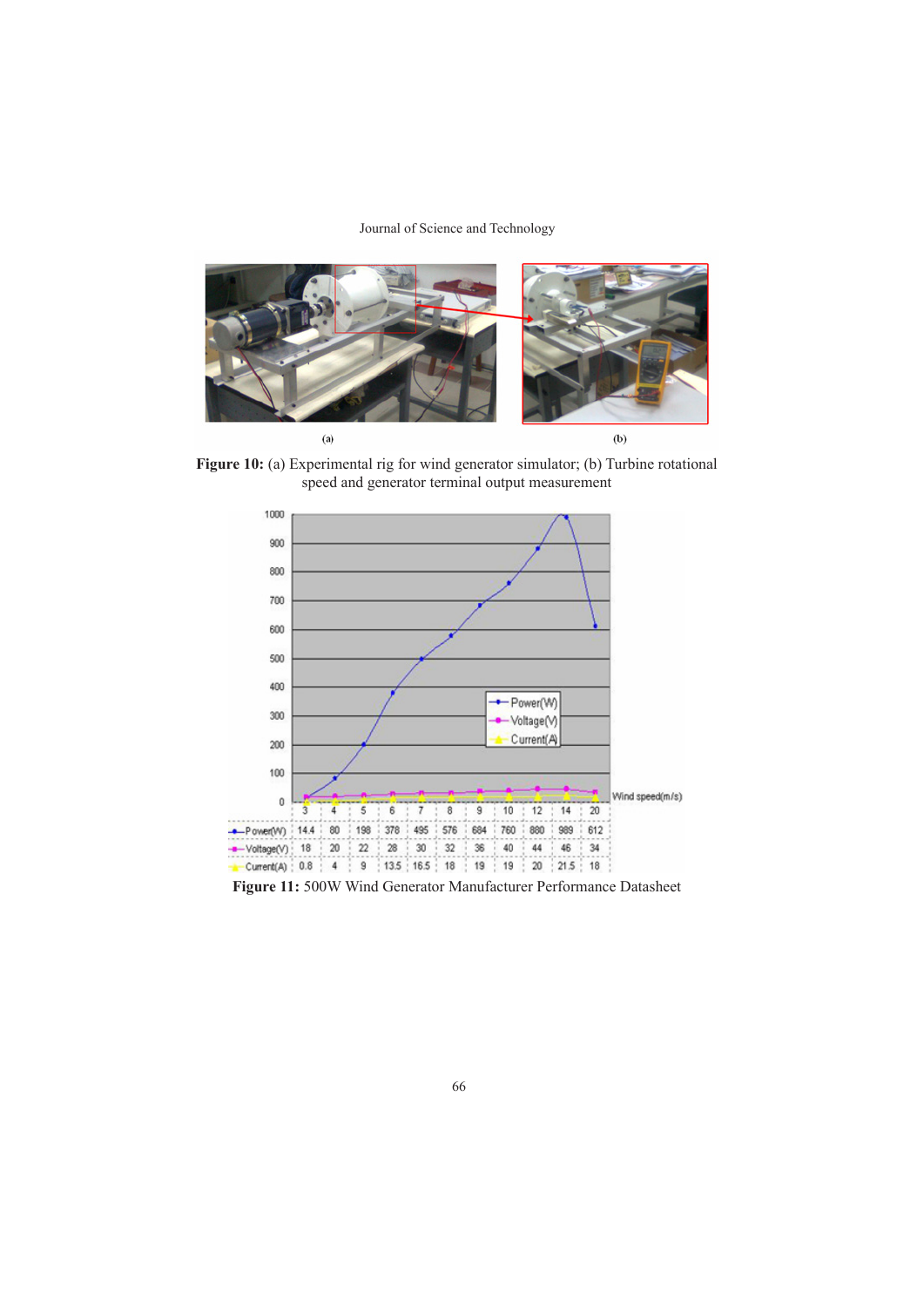Journal of Science and Technology



**Figure 12:** 500W Voltage generated at terminal of wind generator simulator rotated at different speed.

## **4 RESULTS AND DISCUSSION**

## **4.1 Simulation Results**

The rectifier circuit and DC/DC boost converter were simulated using MATLAB SIMULINK software and tested at different input voltage from 18V to 26V to simulate different wind speed condition. As shown in figure 13, rectifier circuit convert the AC voltage generated at the wind generator terminal to continuous DC voltage. There is however dropping of 2V at this stage.

Figure 14 shows the output voltage of the boost DC-DC converter. From the graph, minimum input voltage that can be step up to minimal luminal voltage at grid is 18V.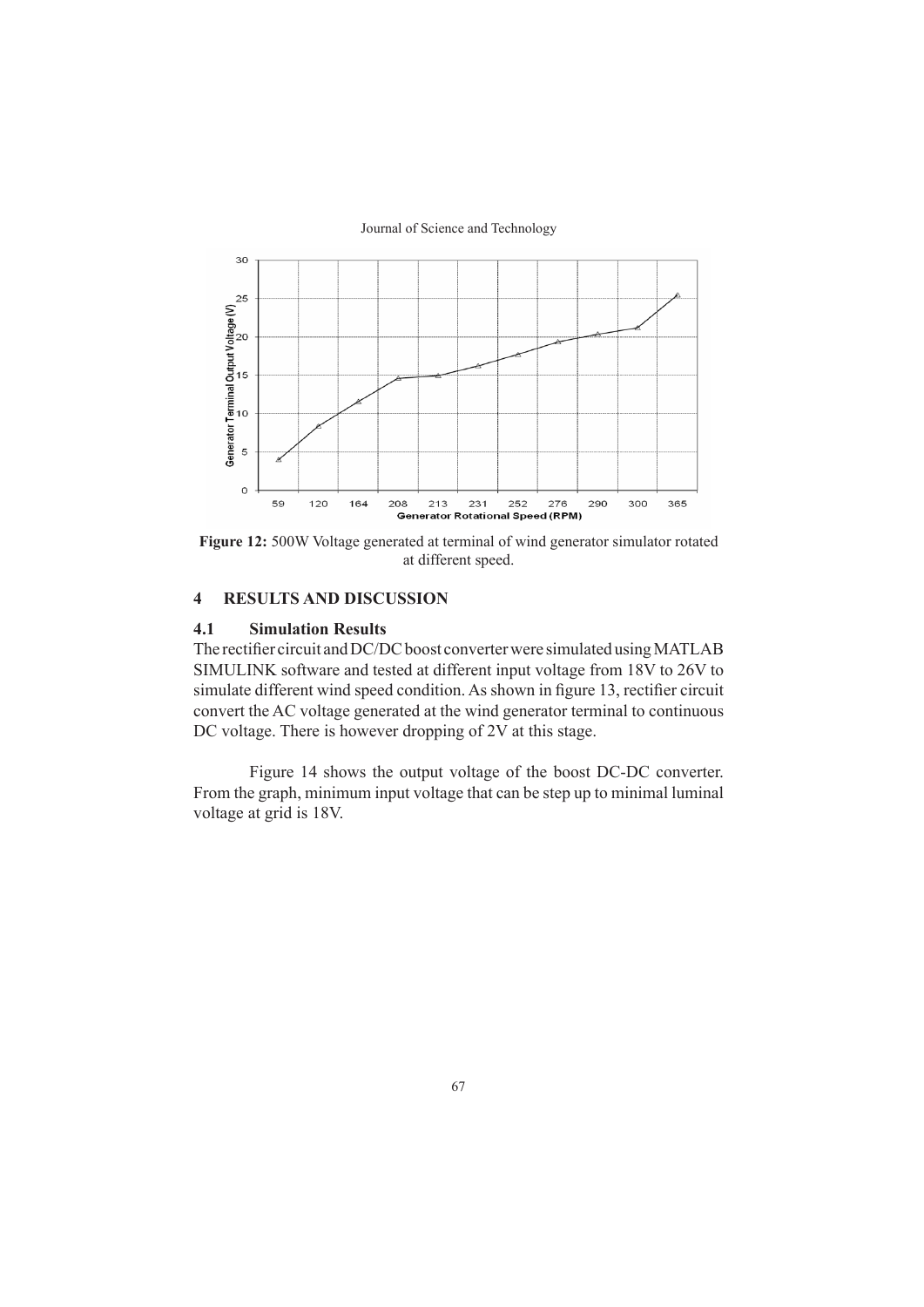

Journal of Science and Technology

**Figure 13:** Simulated output of rectifier circuit.



**Figure 14:** Simulated output of Boost DC-DC Converter

Figure 15 shows the simulation of the design model of inverter system. The simulation was also done using software MATLAB SIMULINK. For this simulation, the input voltage was 240V DC. The purpose of the simulation was to test where there the developed design of the system could obtain sinusoidal AC voltage of 240V with frequency of 50Hz and voltage THD within 5%. Figure 16 to 18 shows the various stages of generation of trigger SPWM signal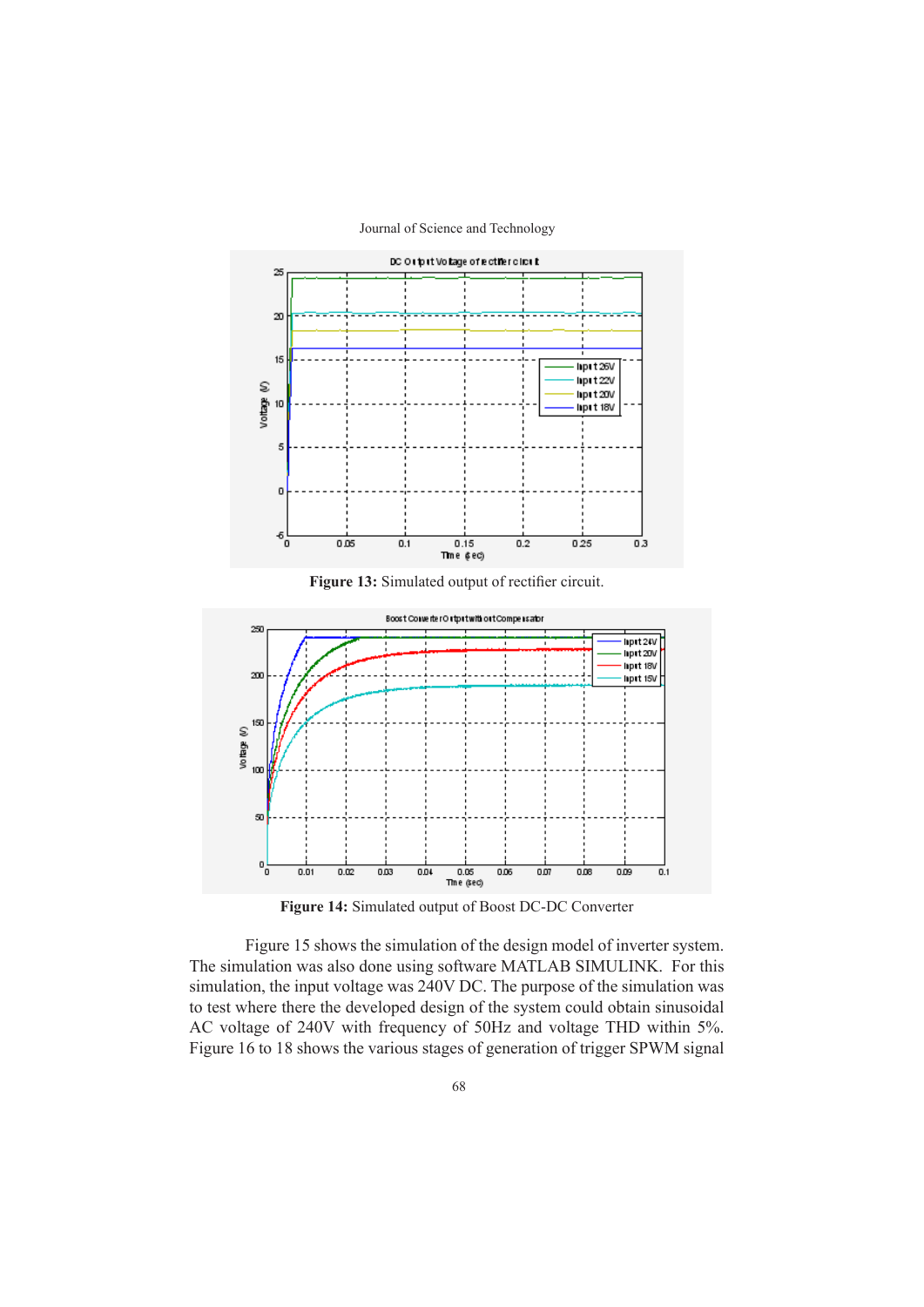



**Figure 15:** Simulation of designed inverter control circuit in SIMULINK



Figure 16: Simulated comparison of reference sine with carrier sawtooth signal using bipolar SPWM method in SIMULINK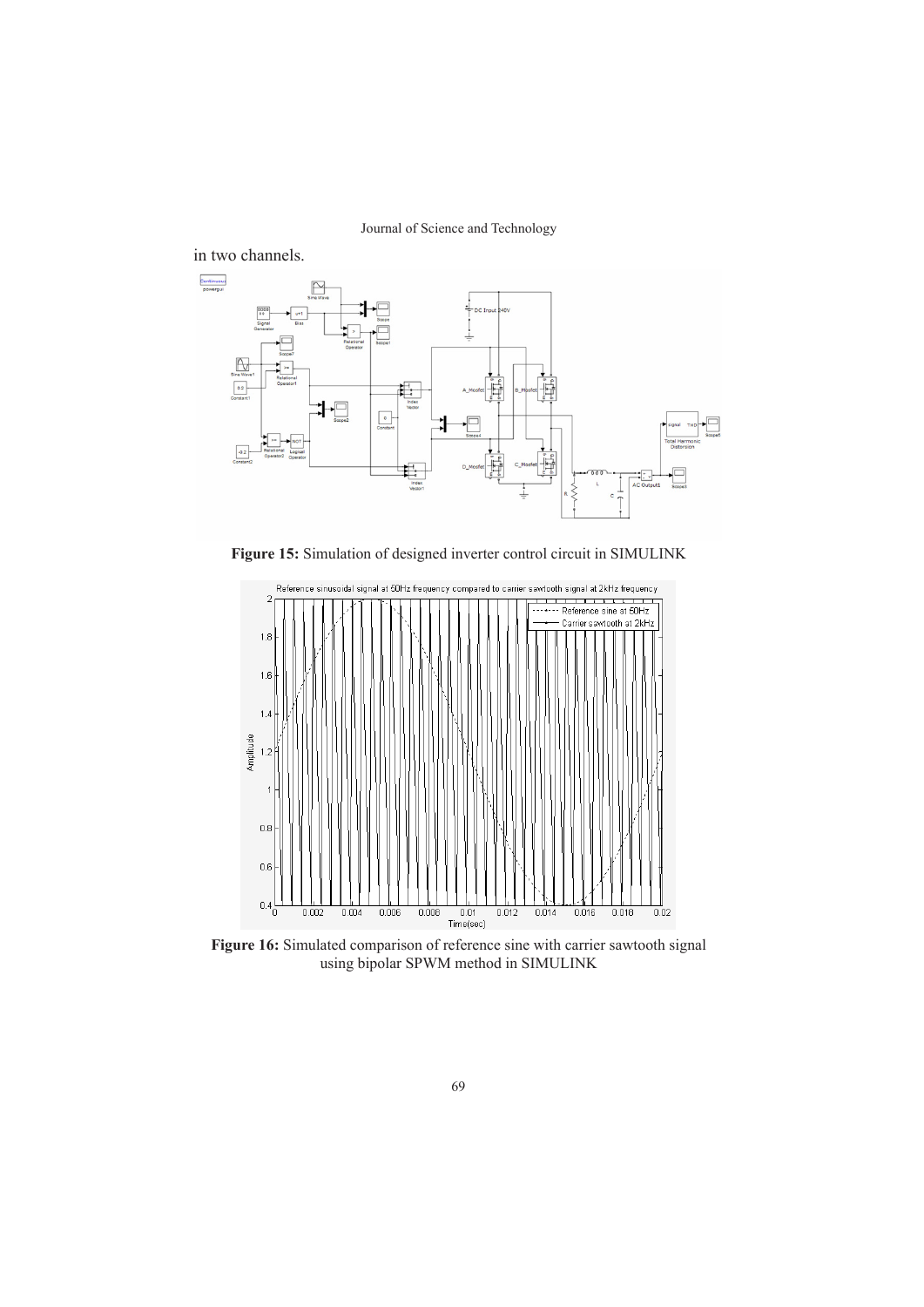

**Figure 17:** Simulated generated SPWM trigger signal using bipolar switching method in SIMULINK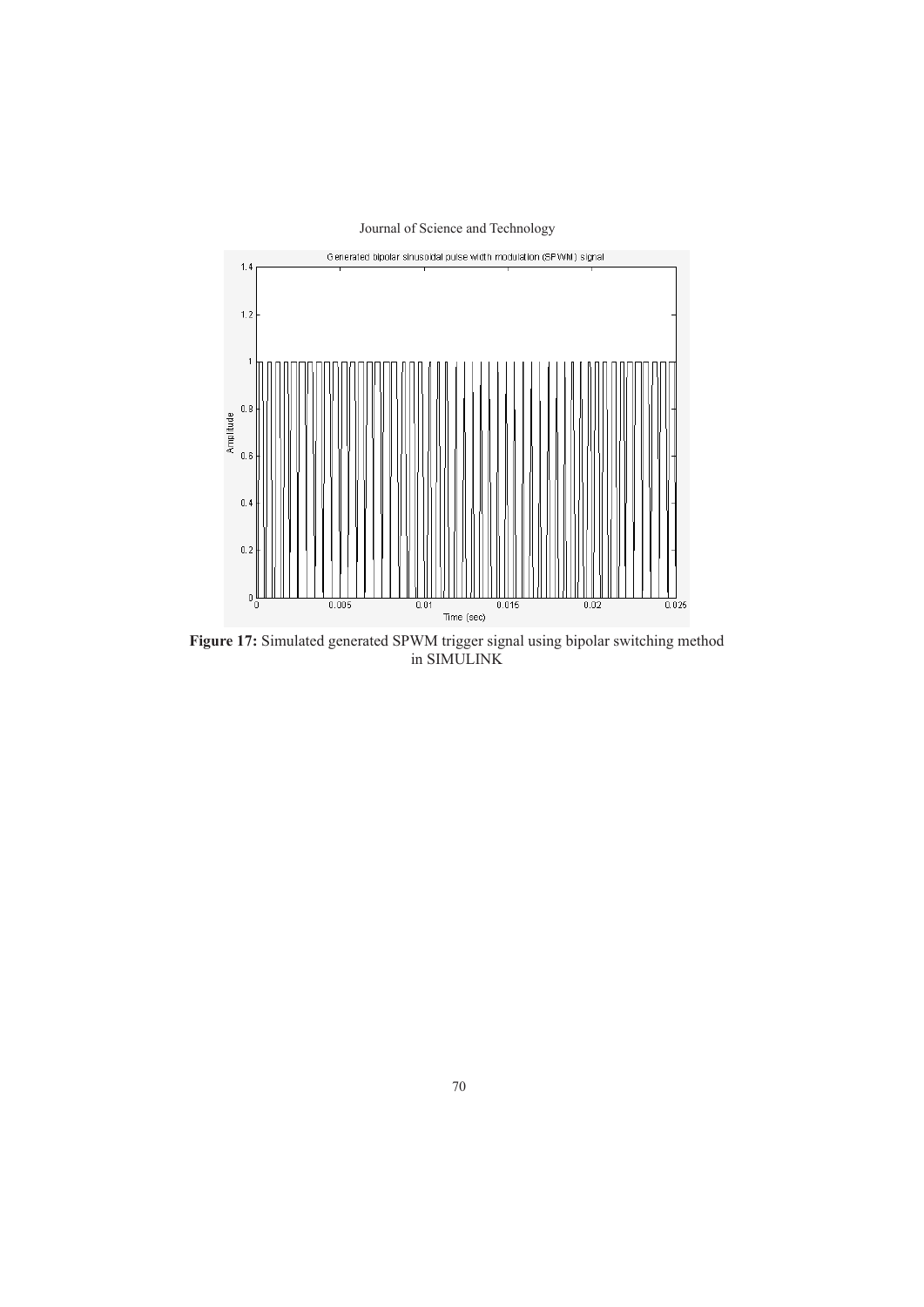



**Figure 18:** Simulated SPWM trigger signal in two channels in SIMULINK

Figure 19 to 20 shows the voltage output of the inverter system. Figure 19 shows the output of the inverter system after low pass LC filtering. In this design component parameter was selected as follows; L= 20mH, C= 320uF and recessive load, R= 50ohm.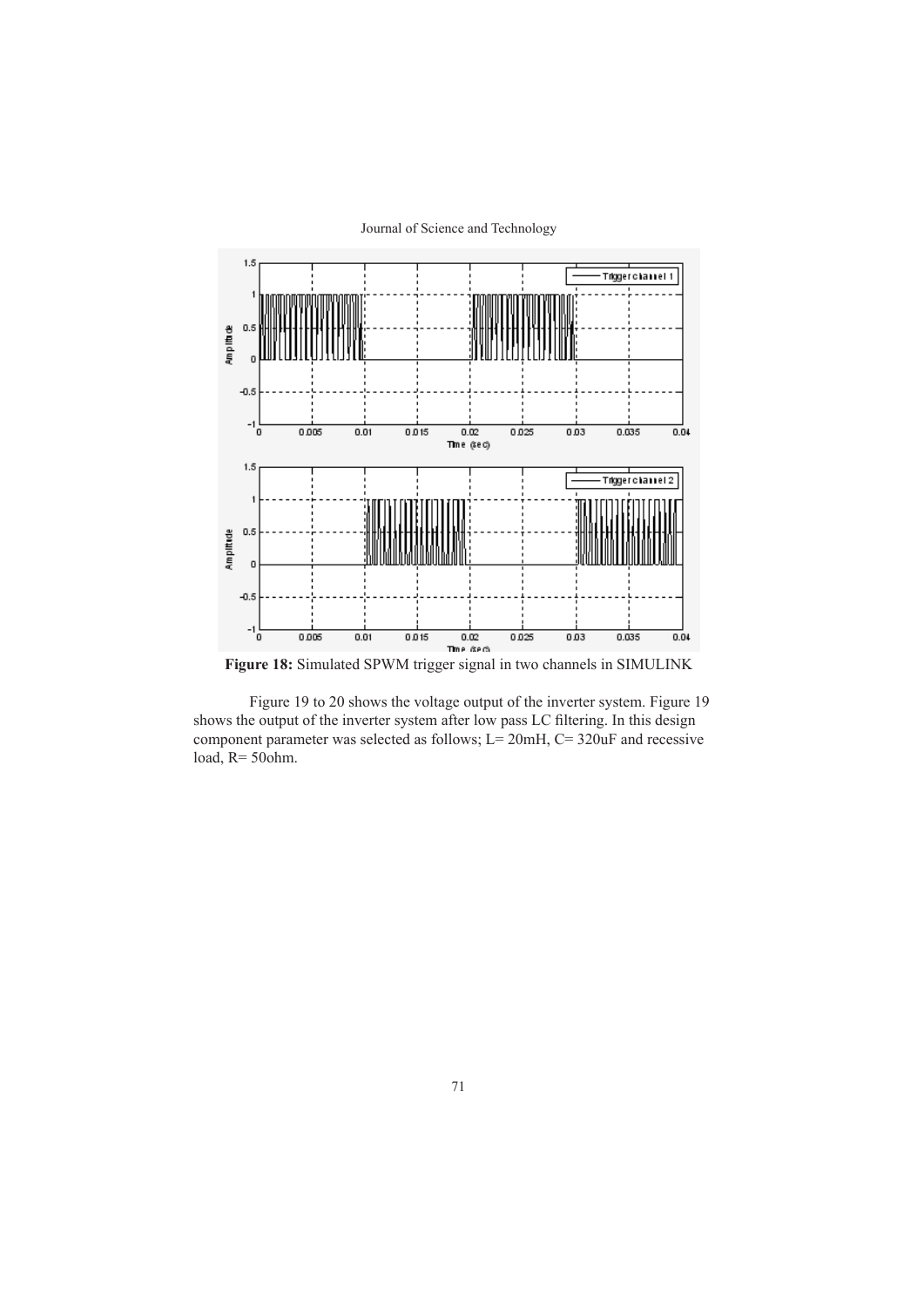

**Figure 19:** Simulated output voltage of H-bridge ci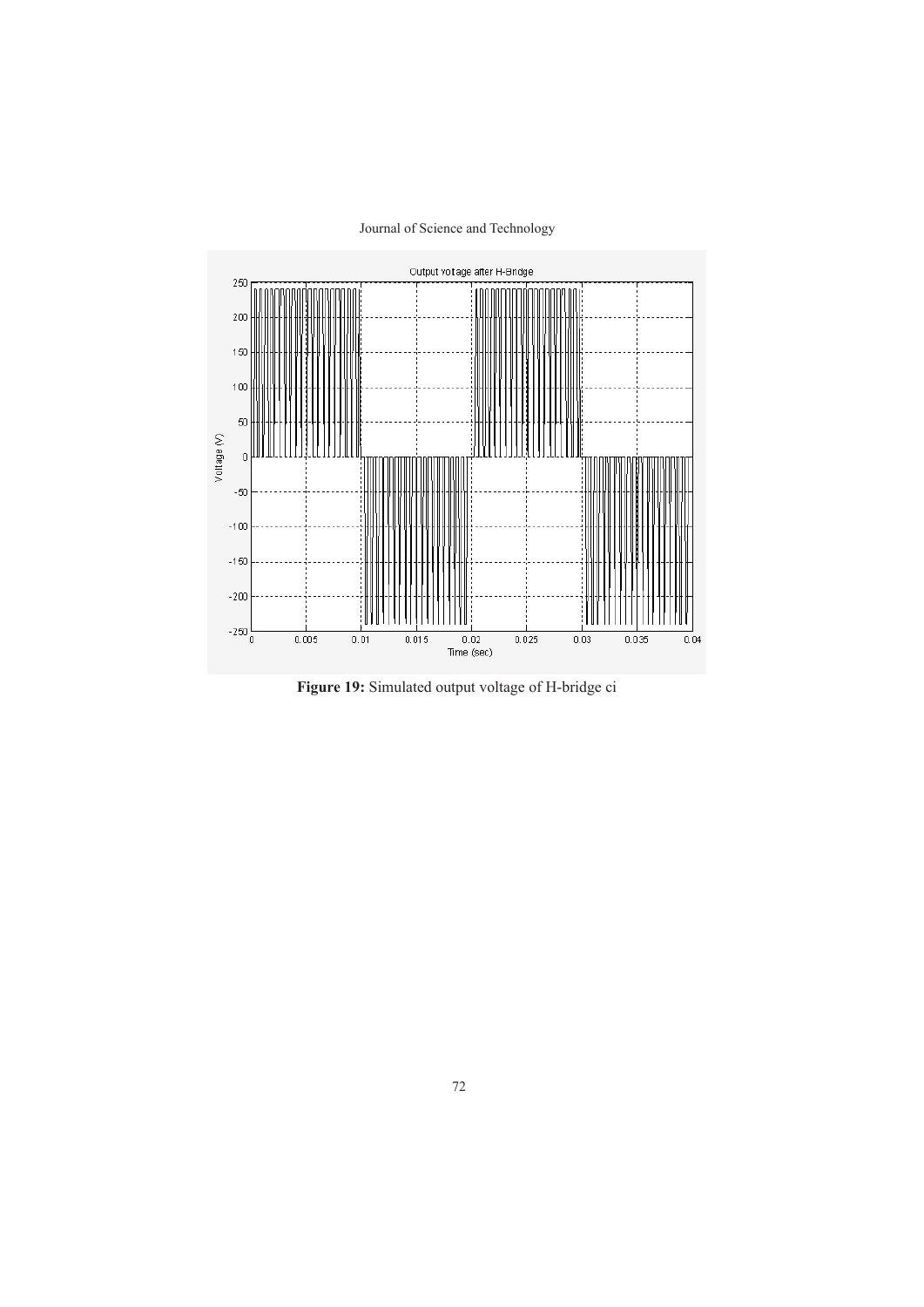

**Figure 20:** Simulated output voltage of inverter circuit after LC filtering

# **4.2 Experimental Results**

The prototype printed circuit board was developed as inverter system. Figure 21 to 22 show the generation of trigger SPWM signal in two channels through bipolar switching method. Microcontroller PIC 16F877A was used in inverter prototype board with most of the operation done through microcontroller/ programming. Figure 23 and 24 show the output of the inverter system through experimental prototype board. Input to the inverter system was from DC power supply. The system was yet to be tested with wind generator simulator rig. With the DC as power supply as input the inverter system was operational with the input up to 12V before stability problem occurs.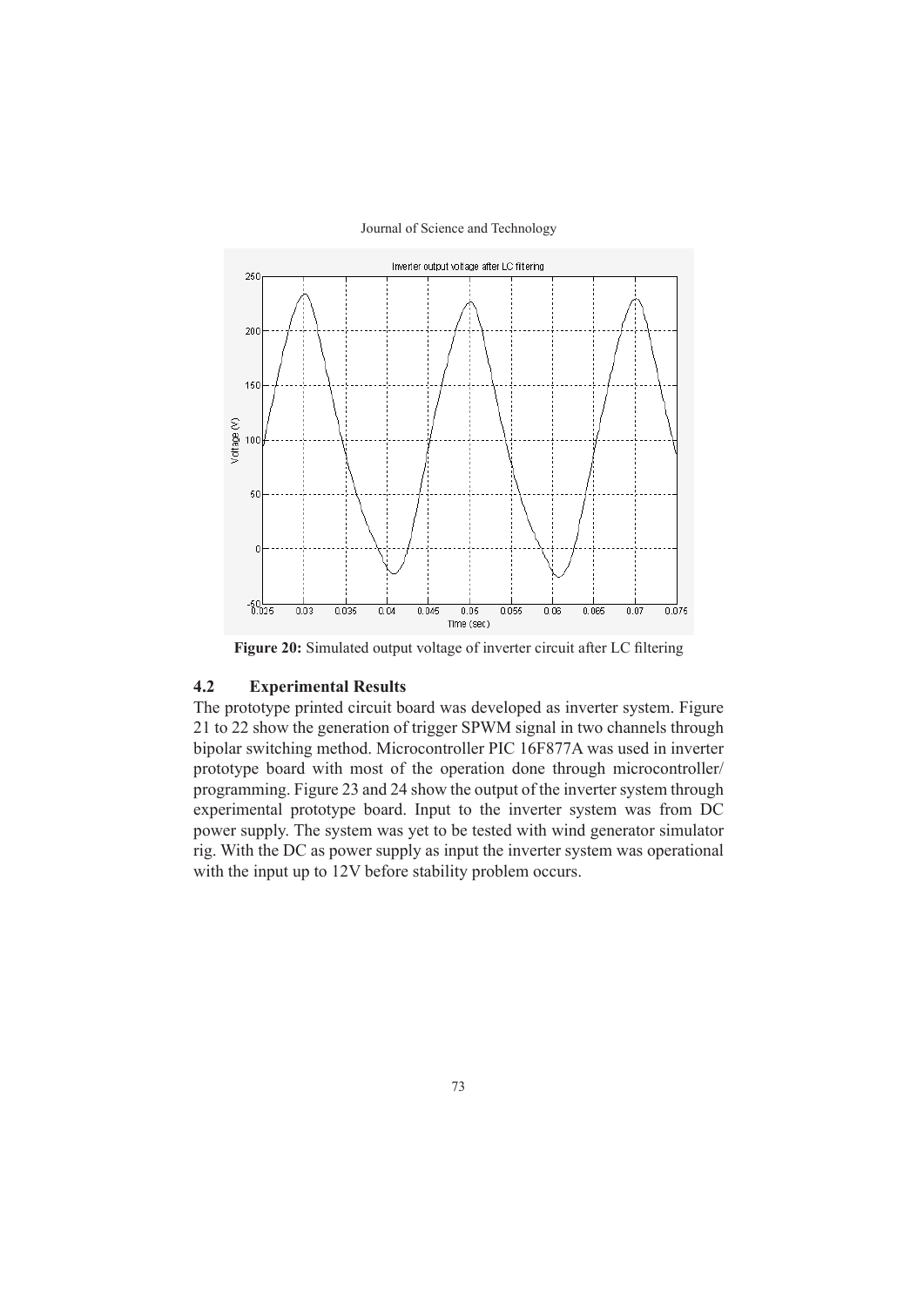

**Figure 21:** SPWM Trigger signal generated by microcontroller-based prototype board



**Figure 22:** SPWM Trigger signals shown in two channels to the H-bridge gates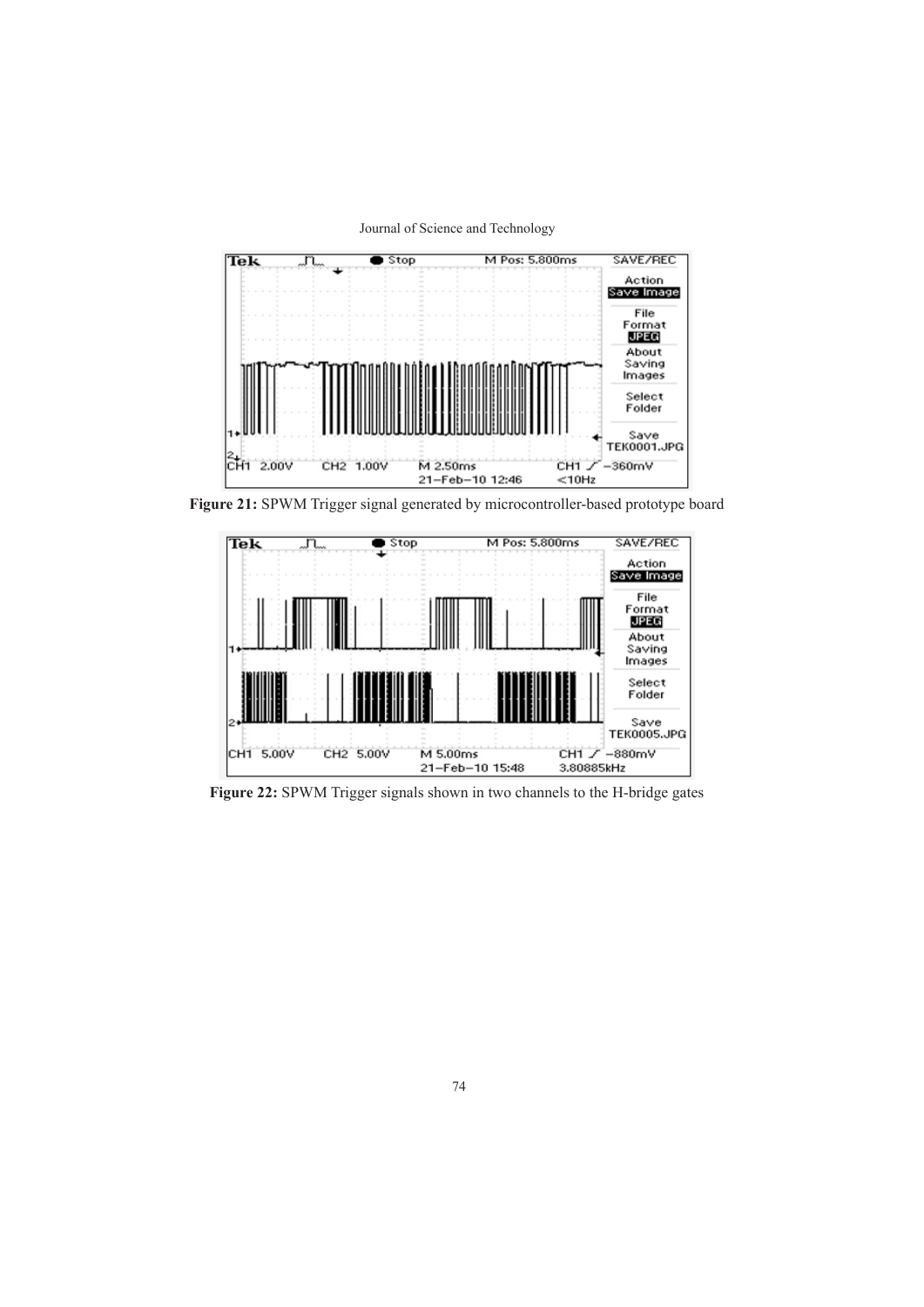

Journal of Science and Technology

**Figure 23:** Voltage across resistive load at output of the prototype H-bridge circuit



**Figure 24:** Voltage across resistive load after LC filtering at output of the prototype inverter circuit

# **5 CONCLUSION**

Based on simulation results, research objective to develop inverter control circuit with proposed design has been successful to generate 240V AC voltage at 50Hz with THD of voltage less than 5%. Simulation was used as guide to design the proposed circuit system. Due to lack of adequate and steady wind speed at proposed site nearby university, wind generator simulator rig has been developed to test the performance of wind generator output on a resistive load. Voltage and current generated at the rig was used as guide to select rating for the components used in the prototype circuit board.

Based on experimental results, research objective to generate 240V AC waveform at 50Hz frequency has been partially achieved. Sinusoidal AC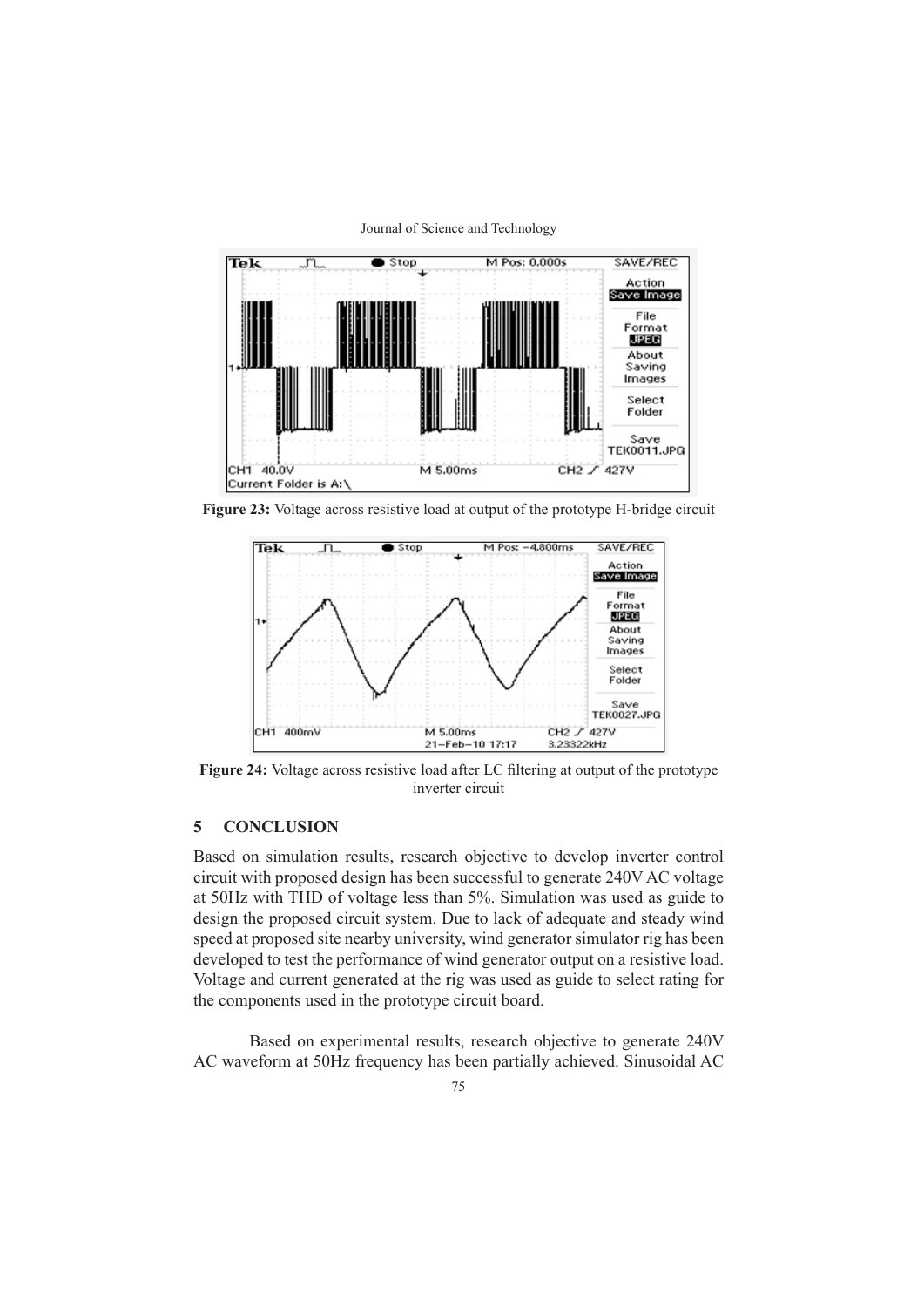output voltage has been successfully generated. However the inverter prototype board could invert voltage up to 12V DC before stability problem occurs. Inclusion of soft-starter element across the MOSFET terminal at H-Bridge circuit was recommended in order to solve this problem.

## **REFERENCES**

- [1] Razzaqul Ahshan, "Control System for Small Induction Generator Based Wind Turbines", M.Eng. Thesis, November 2007, Memorial University of Foundland, Canada
- [2] Beck, Y.; Bishara, B.; Medini, D., "Connecting an alternative energy source to the power grid by a DSP controlled DC/AC inverter," Power Engineering Society Inaugural Conference and Exposition in Africa, 2005 IEEE , vol., no., pp. 120-124, July 11-15, 2005
- [3] Hummer 500W Wind Turbine Operation Manual by Anhui Hummer Dynamo Co. Ltd
- [4] Malaysian Standard MS406:1996 ICS29.020 Specification for Voltages and Frequency for Alternating Current Transmission and Distribution (Second Revision) by SIRIM 1996
- [5] IEEE Standard 519-1992
- [6] Jamal A. Baroudi, Venkata Dinavahi, Andrew M. Knight, "A review of power converter topologies for wind generators", Renewable Energy Volume 32, Issue 14, November 2007, Pages 2369-2385
- [7] Muhammad H. Rashid, Power electronics: circuits, devices, and applications, 3rd Ed., 2004, Pearson/Prentice Hall.
- [8] PIC16F87XA Datasheet 40 Pin Enhanced Flash Microcontroller by Microchip
- [9] Arifujjaman, Md.; Iqbal, M.T.; Quaicoe, J.E., "Maximum Power Extraction from a Small Wind Turbine Emulator using a DC - DC Converter Controlled by a Microcontroller", Electrical and Computer Engineering, 2006. ICECE '06. International Conference on , vol., no., pp.213-216, 19-21 Dec. 2006
- [10] Mihet-Popa, L.; Blaabjerg, F.; Boldea, I., "Wind Turbine Generator Modeling and Simulation where rotational speed is the controlled